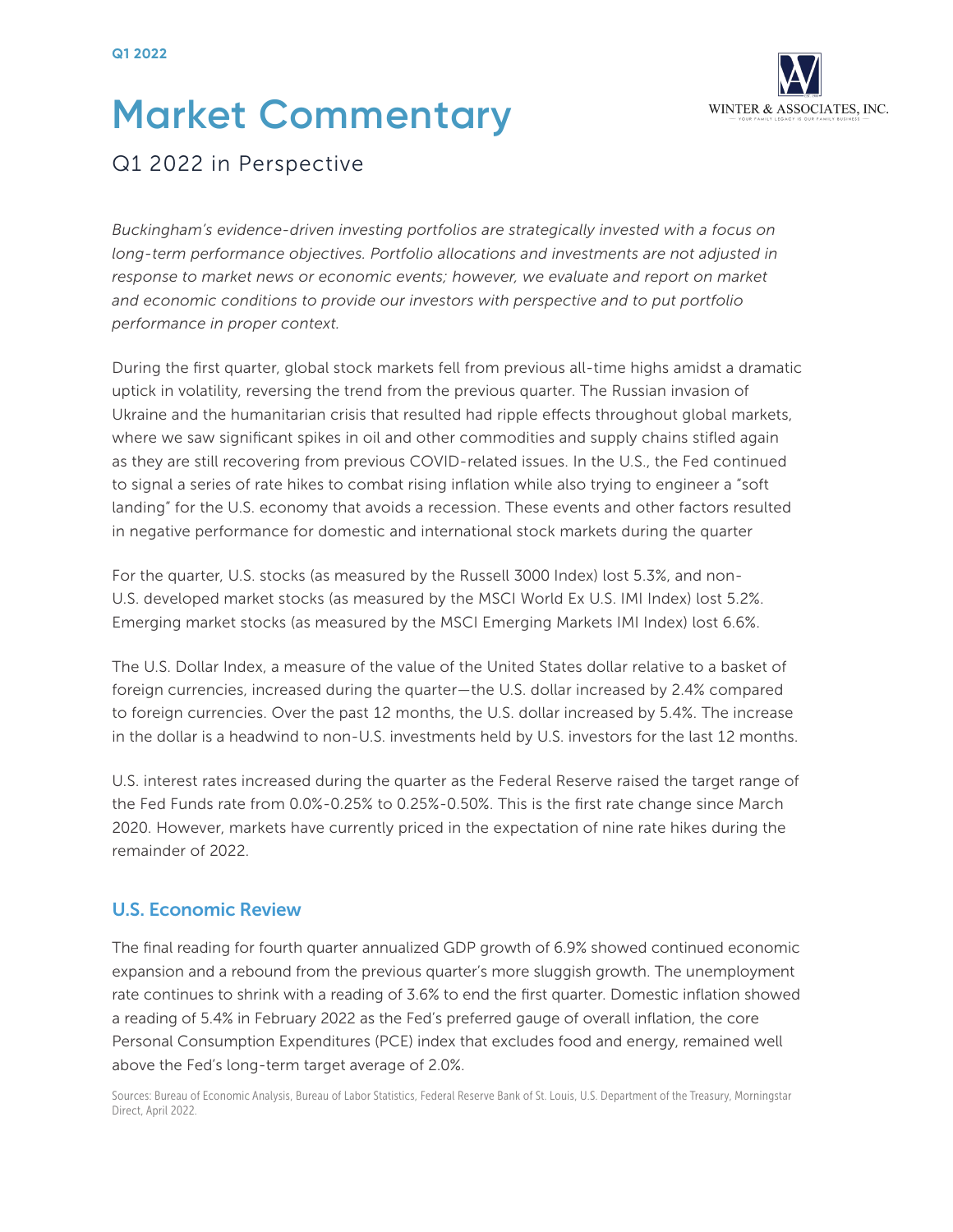#### Financial Markets Review

Domestically, all size and style equity categories were down during the quarter. International developed stock markets also posted negative performance—with the exception of international large-cap value stocks—and were negatively impacted during the quarter by the strengthening U.S. dollar. International value stocks were the best performing asset class and U.S. small-cap stocks were the worst performing asset class during the quarter. The economic uncertainty caused by the Russian invasion of Ukraine, coupled with rising bond yields as a result of tight labor markets, elevated inflation, and Fed intervention caused U.S. and global bond returns to move in tandem with stocks, with each down over 2.0% for the quarter.



Source: Morningstar Direct, April 2022. Market segment (Index representation) as follows: U.S. Large-Cap Stocks (Russell 1000 Index), U.S. Value Stocks (Russell 1000 Value Index), U.S. Small-Cap Stocks (Russell 2000 Index), U.S. REIT Stocks (Dow Jones U.S. Select REIT Index), International Value Stocks (MSCI World Ex USA Value Index (net div.)), International Small-Cap Stocks (MSCI World Ex USA Small Index (net div.)), Emerging Markets Value Stocks (MSCI Emerging Markets IMI Value Index (net div)), U.S. Short-Term Bonds (ICE BofA 1-3Y US Corp&Govt TR), Global Bonds (FTSE WGBI 1-5 Yr Hdg USD).

In the U.S., large-cap stocks outperformed small-cap stocks in all style categories. Value stocks outperformed growth stocks in all size categories. Among the nine style boxes, large-cap value stocks performed the best and both small-cap and mid-cap growth stocks had the lowest return during the quarter.

Source: Morningstar Direct, April 2022. U.S. markets represented by respective Russell indexes for each category (Large: Russell 1000, Value, and Growth, Mid: Russell Mid Cap, Value, and Growth, Small: Russell 2000, Value, and Growth).

In developed international markets, large-cap stocks outperformed small-cap stocks in all style categories for the quarter. Value stocks outperformed growth stocks in all size categories. Among the nine style boxes, international large-cap value stocks performed the best and international mid-cap growth stocks had the lowest return during the quarter.

Source: Morningstar Direct, April 2022. International markets represented by respective MSCI World EX USA index series (Large: MSCI World EX USA Large, Value and Growth, Mid: MSCI World Ex USA Mid, Value, and Growth, Small: MSCI World Ex USA Small, Value, and Growth).

A diversified index mix of 60% stocks and 40% bonds would have lost 4.0% during the first quarter.

## **U.S. Stocks Q1 2022**

|       | Value   | Core    | Growth   |
|-------|---------|---------|----------|
| Large | $-0.7%$ | $-5.1%$ | $-9.0%$  |
| Mid   | $-1.8%$ | $-5.7%$ | $-12.6%$ |
| Small | $-2.4%$ | $-7.5%$ | $-12.6%$ |

## **International Stocks Q1 2022**

|       | Value   | Core    | Growth   |
|-------|---------|---------|----------|
| Large | 2.5%    | $-4.1%$ | $-10.7%$ |
| Mid   | $-2.3%$ | $-7.4%$ | $-12.0%$ |
| Small | $-2.9%$ | $-7.2%$ | $-11.5%$ |